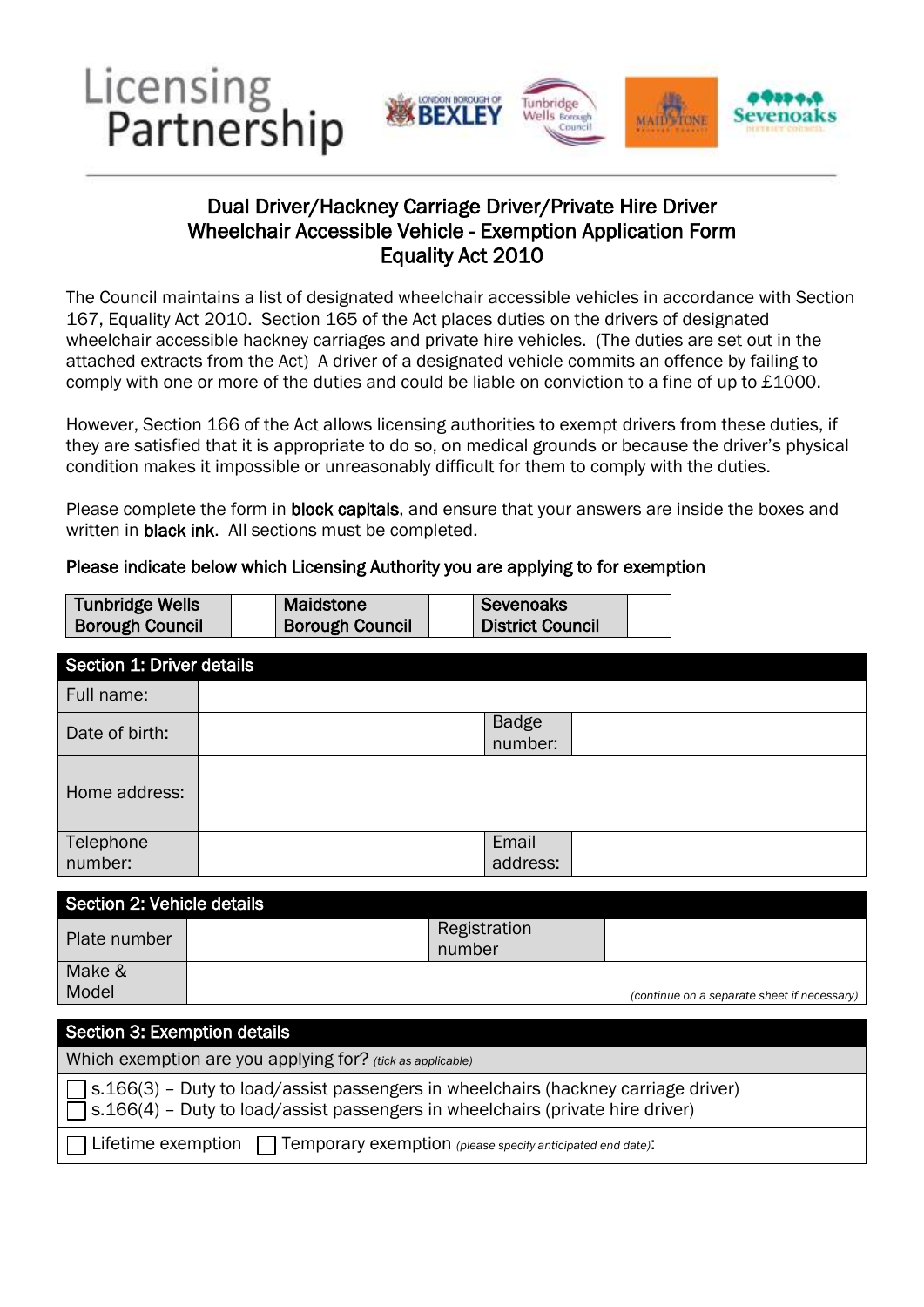#### Section 4: Medical/physical condition

| State in the box below why you are applying for exemption from the duties indicated above; including    |
|---------------------------------------------------------------------------------------------------------|
| details of any medical or physical conditions that are relevant to this application and how they affect |
| your ability to safely carry out those duties:                                                          |

 *(continue on a separate sheet if necessary)* 

The attached Medical Assessment Form must be completed by a GP or Consultant who is treating you for the conditions described above and who has full access to your medical history*.* 

The Council may also need to contact your GP or Consultant to obtain further information about your condition and treatment. Please confirm your consent below.

I consent to licensing officers contacting the GP or Consultant and to the release of relevant medical information relating to this application to the Council.

#### Section 5: Declaration and signatures

 $\Box$ 

The information I have given in this form is true and accurate in all material respects.

 I understand that making an application for an exemption certificate does not guarantee that an exemption will be granted and that I must continue to carry out the statutory duties until I am granted and receive an exemption certificate.

| Signed: | Name: | Date: |  |
|---------|-------|-------|--|
|         |       |       |  |

#### Please return your completed forms to the relevant licensing authority:

| Licensing Team          | Licensing Team            | Licensing Team                    |
|-------------------------|---------------------------|-----------------------------------|
| Tunbridge Wells Borough | Maidstone Borough Council | <b>Sevenoaks District Council</b> |
| Council                 | <b>Maidstone House</b>    | <b>Council Offices</b>            |
| <b>Town Hall</b>        | <b>King Street</b>        | Argyle Road                       |
| Royal Tunbridge Wells   | Maidstone                 | Sevenoaks                         |
| Kent TN1 1RS            | Kent ME15 6JQ             | Kent TN13 1HG                     |
|                         |                           |                                   |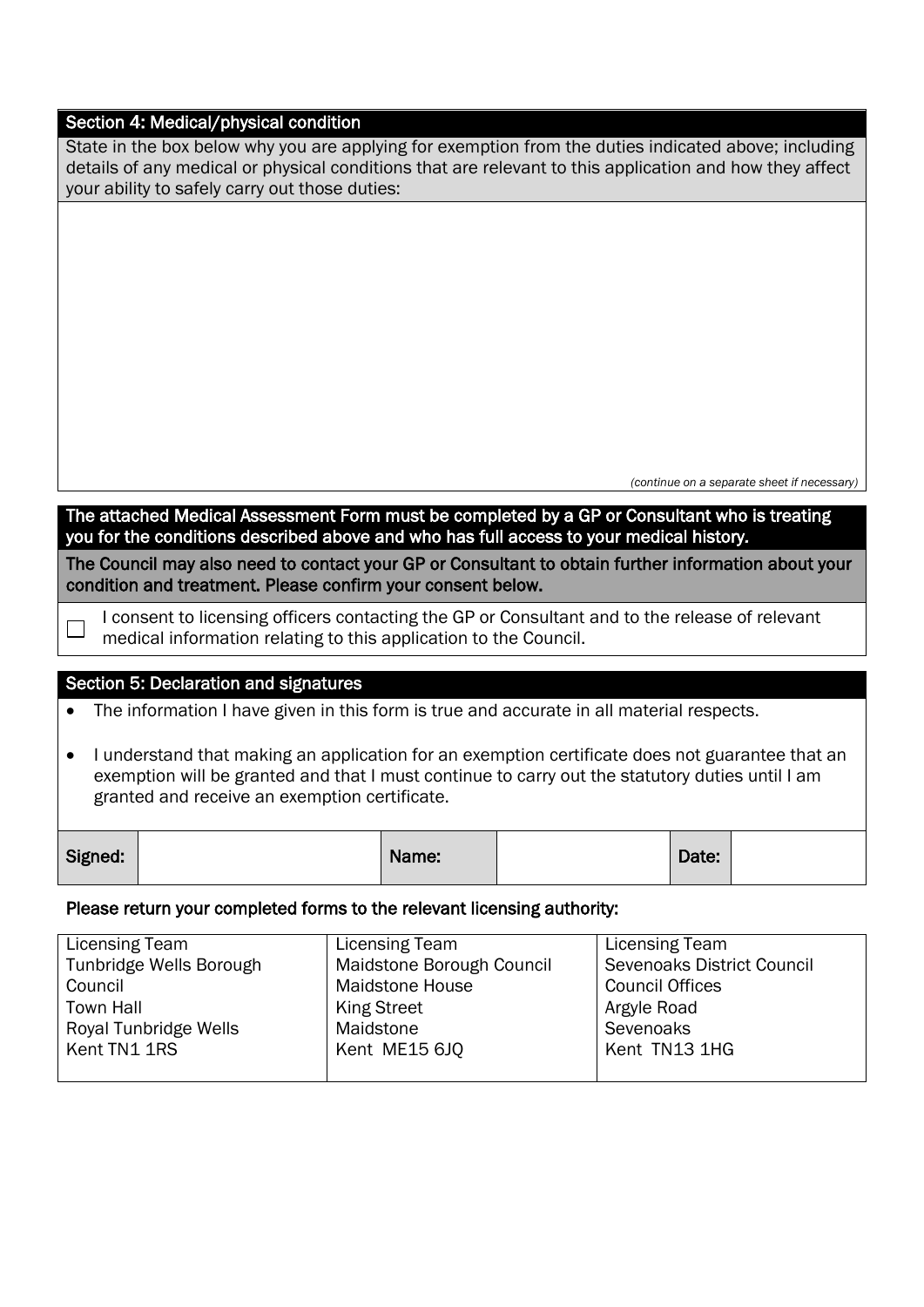# Extract from the Equality Act 2010

### 165 Passengers in wheelchairs

- (1) This section imposes duties on the driver of a designated taxi which has been hired—
	- (a) by or for a disabled person who is in a wheelchair, or
	- (b) by another person who wishes to be accompanied by a disabled person who is in a wheelchair.
- (2) This section also imposes duties on the driver of a designated private hire vehicle, if a person within paragraph (a) or (b) of subsection  $(1)$  has indicated to the driver that the person wishes to travel in the vehicle.
- (3) For the purposes of this section—
	- (a) a taxi or private hire vehicle is "designated" if it appears on a list maintained under section 167;
	- (b) "the passenger" means the disabled person concerned.
- (4) The duties are—
	- $(a)$ to carry the passenger while in the wheelchair;
	- (b) not to make any additional charge for doing so;
	- (c) if the passenger chooses to sit in a passenger seat, to carry the wheelchair;
	- (d) to take such steps as are necessary to ensure that the passenger is carried in safety and reasonable comfort;
	- (e) to give the passenger such mobility assistance as is reasonably required.
- (5) Mobility assistance is assistance—
	- (a) to enable the passenger to get into or out of the vehicle;
	- (b) if the passenger wishes to remain in the wheelchair, to enable the passenger to get into and out of the vehicle while in the wheelchair;
	- (c) to load the passenger's luggage into or out of the vehicle;
	- (d) if the passenger does not wish to remain in the wheelchair, to load the wheelchair into or out of the vehicle.
- (6) This section does not require the driver—
	- (a) unless the vehicle is of a description prescribed by the Secretary of State, to carry more than one person in a wheelchair, or more than one wheelchair, on any one iourney:
	- (b) to carry a person in circumstances in which it would otherwise be lawful for the driver to refuse to carry the person.
- (7) A driver of a designated taxi or designated private hire vehicle commits an offence by failing to comply with a duty imposed on the driver by this section.
- (8) A person guilty of an offence under subsection (7) is liable on summary conviction to a fine not exceeding level 3 on the standard scale.
- (9) It is a defence for a person charged with the offence to show that at the time of the alleged offence—
	- (a) the vehicle conformed to the accessibility requirements which applied to it, but
	- (b) it would not have been possible for the wheelchair to be carried safely in the vehicle.
- (10) In this section and sections 166 and 167"private hire vehicle" means—
	- (a) a vehicle licensed under section 48 of the Local Government (Miscellaneous Provisions) Act 1976;
	- (b) a vehicle licensed under section 7 of the Private Hire Vehicles (London) Act 1998;
	- (c) a vehicle licensed under an equivalent provision of a local enactment;